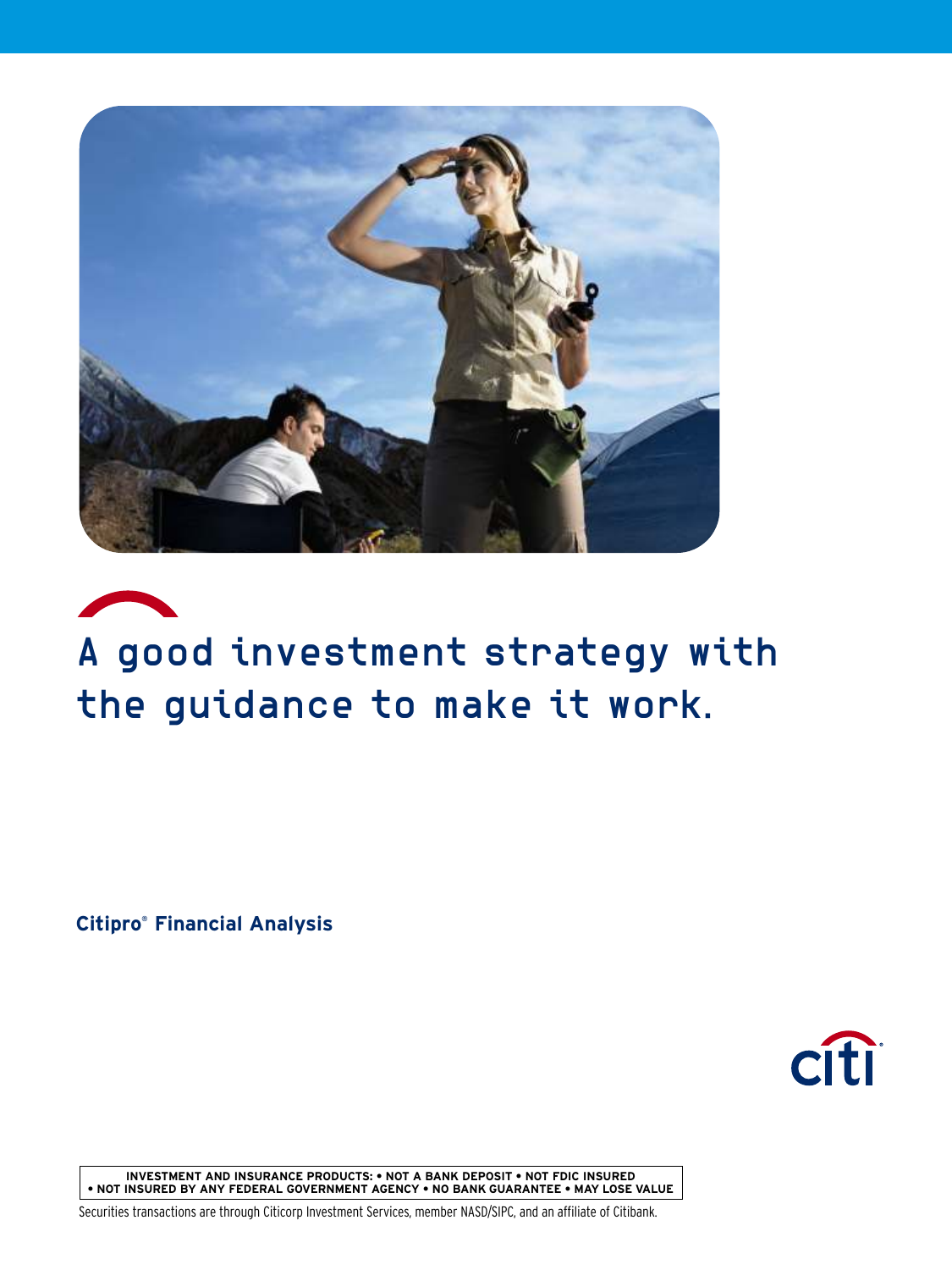# Citipro ® Financial Analysis: Your first step to a sound financial future.

Not sure if your investments can get you where you want to go? Then it's time to complete a Citipro Financial Analysis. Creating a complete financial strategy based on your net worth, liabilities, financial goals, time horizon and risk tolerance is the only way to be sure your investments are on track.

That's why the best time to start is now: Assess your needs and create a personalized investment strategy with a complimentary Citipro Financial Analysis from Citicorp Investment Services today. We can offer you a broad portfolio of financial services and products, drawing on the resources of all our Citigroup affiliates. And our Citicorp Investment Services Financial Executives have extensive experience in helping investors reach their financial goals.

Discover how a Citipro Financial Analysis can help you develop a strategy that's in line with what you want for your life — so you can spend less time worrying and more time living.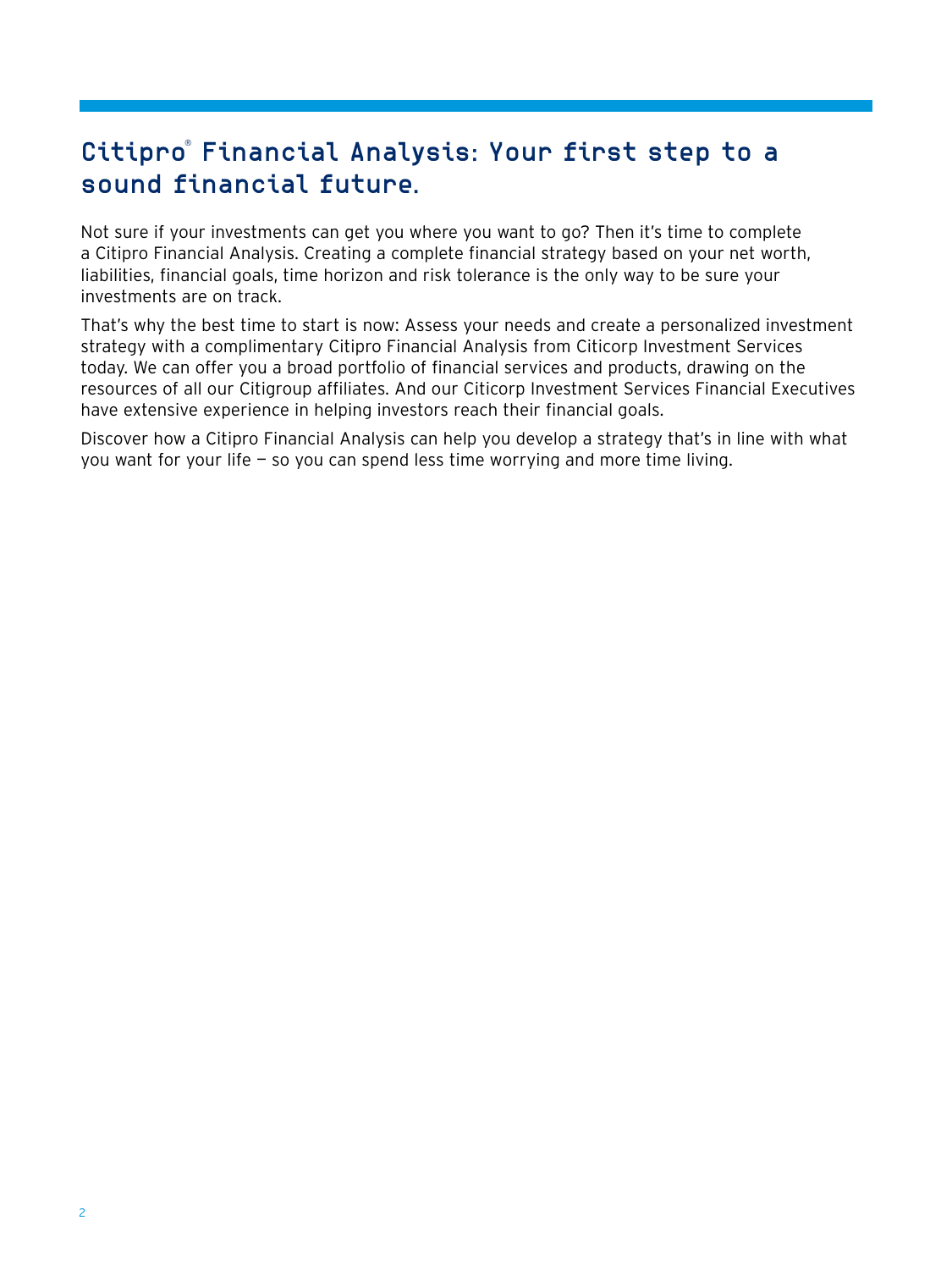# Planning your investments to help you reach your goals.

When it comes to your future, planning your investments is one of your most important decisions. With the right plan in place, you'll know your money is always working to help you achieve your goals. A well-thought-out strategy can give you:



3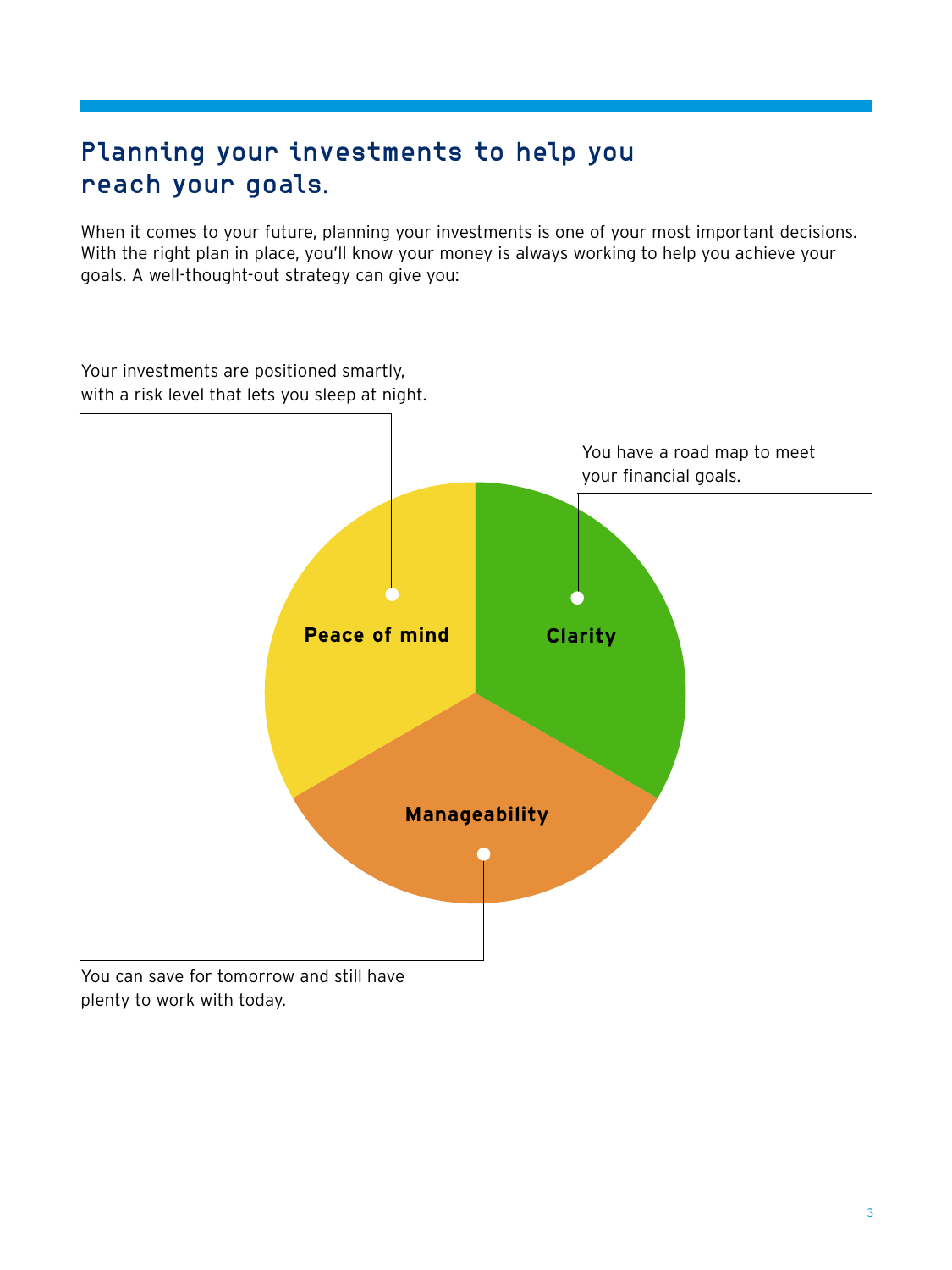## A plan that's right for you.

The same investment strategies won't work for everybody. To be effective, your strategy must be custom-tailored. With a Citipro Financial Analysis, an experienced Citicorp Investment Services Financial Executive will work one-on-one with you to design a personalized strategy. Important information will be gathered about you to clearly establish your:



- $\blacksquare$  Financial goals
- $\blacksquare$  Time frame
- $\blacksquare$  Present financial situation
- $\blacksquare$  Current assets
- $\blacksquare$  Risk tolerance

Based on a detailed assessment of these factors, your Financial Executive will provide you with your Citipro Financial Analysis — a personalized, printed assessment designed with your goals in mind. Your Citicorp Investment Services Financial Executive, drawing on the expertise of Citigroup, will provide you with a choice of several investment alternatives and will then work closely with you to help put your personalized strategies into action. And remember, your Citipro Financial Analysis is complimentary.



If you need \$8,000 a month from when you retire, you'll need almost \$12,500 fifteen years later to maintain the same purchasing power, using time value of money calculation, assuming inflation averages 3% a year. Source: Citicorp Investment Services, September 2004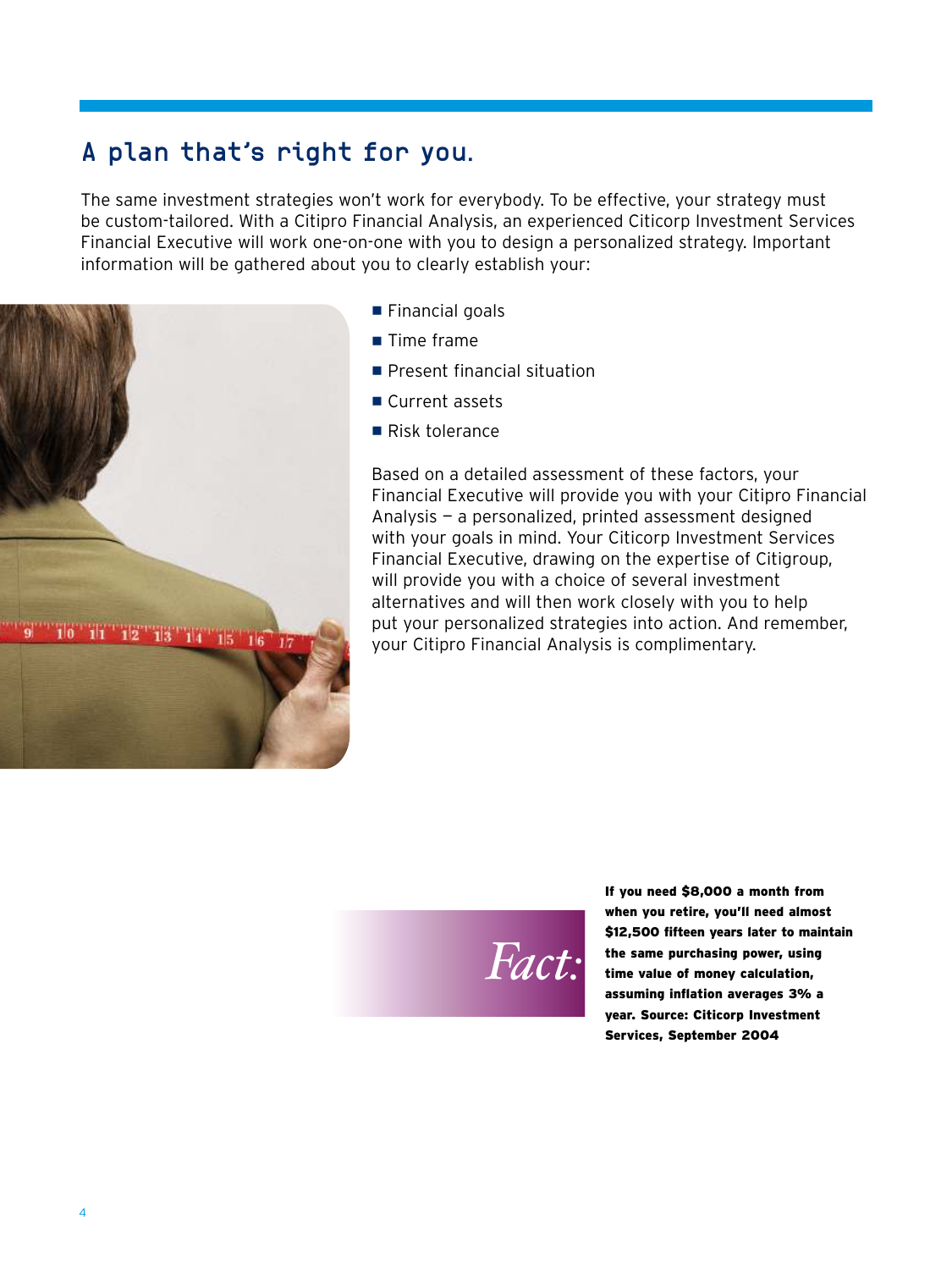# It starts by looking at your financial goals.

Your Financial Executive will begin by meeting with you to identify and prioritize your goals. Get started by selecting your key areas of interest from the list below.

| <b>OVERALL GOALS</b>                                       | <b>SPECIFIC FACTORS</b>                                                                                                                                                                                                                                                                                                                                                 | Notes: |
|------------------------------------------------------------|-------------------------------------------------------------------------------------------------------------------------------------------------------------------------------------------------------------------------------------------------------------------------------------------------------------------------------------------------------------------------|--------|
| Your Net Worth                                             | $\Box$ Know your net worth<br>$\Box$ Create a cash reserve<br>$\Box$ Examine cash flow<br>$\Box$ List debt expenses                                                                                                                                                                                                                                                     |        |
| <b>Plan For Retirement</b>                                 | $\Box$ Sources of retirement income<br>$\rightarrow$ Government benefits<br>$\rightarrow$ Employee benefits<br>$\rightarrow$ Personal savings<br>and investments<br>$\Box$ Provide for costs of medical care<br>$\Box$ Manage retirement distributions*<br>$\Box$ Use business assets<br>for retirement<br>$\Box$ Estimate the impact of<br>earlier or later retirement |        |
| <b>Education Planning and</b><br><b>Accumulation Goals</b> | $\Box$ Provide for cost of college:<br>$\rightarrow$ Tuition<br>$\rightarrow$ Room and board<br>$\rightarrow$ Books and supplies<br>$\rightarrow$ Out-of-state fees<br>$\Box$ Save for a wedding<br>$\Box$ Purchase a vacation home                                                                                                                                     |        |
| <b>Insurance Protection**</b>                              | $\Box$ Provide for dependents in<br>the event of your death<br>$\Box$ Protect your ability to pay<br>your mortgage<br>$\Box$ Protect your ability to meet your<br>education goals<br>$\Box$ Provide for potential nursing -<br>care costs                                                                                                                               |        |
| <b>Other Investment Strategies</b>                         | $\Box$ Identify tax advantaged<br>investments*                                                                                                                                                                                                                                                                                                                          |        |
| <b>Wealth Transfer</b>                                     | $\Box$ Transfer assets to heirs*<br>$\Box$ Review current trusts*<br>$\Box$ Assume proper distribution<br>of estate assets*<br>$\Box$ Create gifts*                                                                                                                                                                                                                     |        |

\*Citicorp Investment Services does not provide tax or legal advice. Please consult with your tax and legal advisor concerning your particular circumstances.

<sup>\*\*</sup>Life and long-term care insurance offered through Citicorp Insurance Agency, Inc. Citicorp Insurance Agency, Inc. is a licensed insurance agency. In the states where it does business it is known as Citicorp Insurance Agency Inc. In Maryland, Virginia and the District of Columbia it does business as Citicorp Insurance Agency of Delaware, Inc. In California, it does business as Citicorp Insurance Agency of California, Inc. #OB01347; and in Nevada, it does business as Citicorp Insurance Agency of Nevada, Inc.; and in Oregon, it does business as Citicorp Insurance Agency, Inc. a Corporation of Delaware.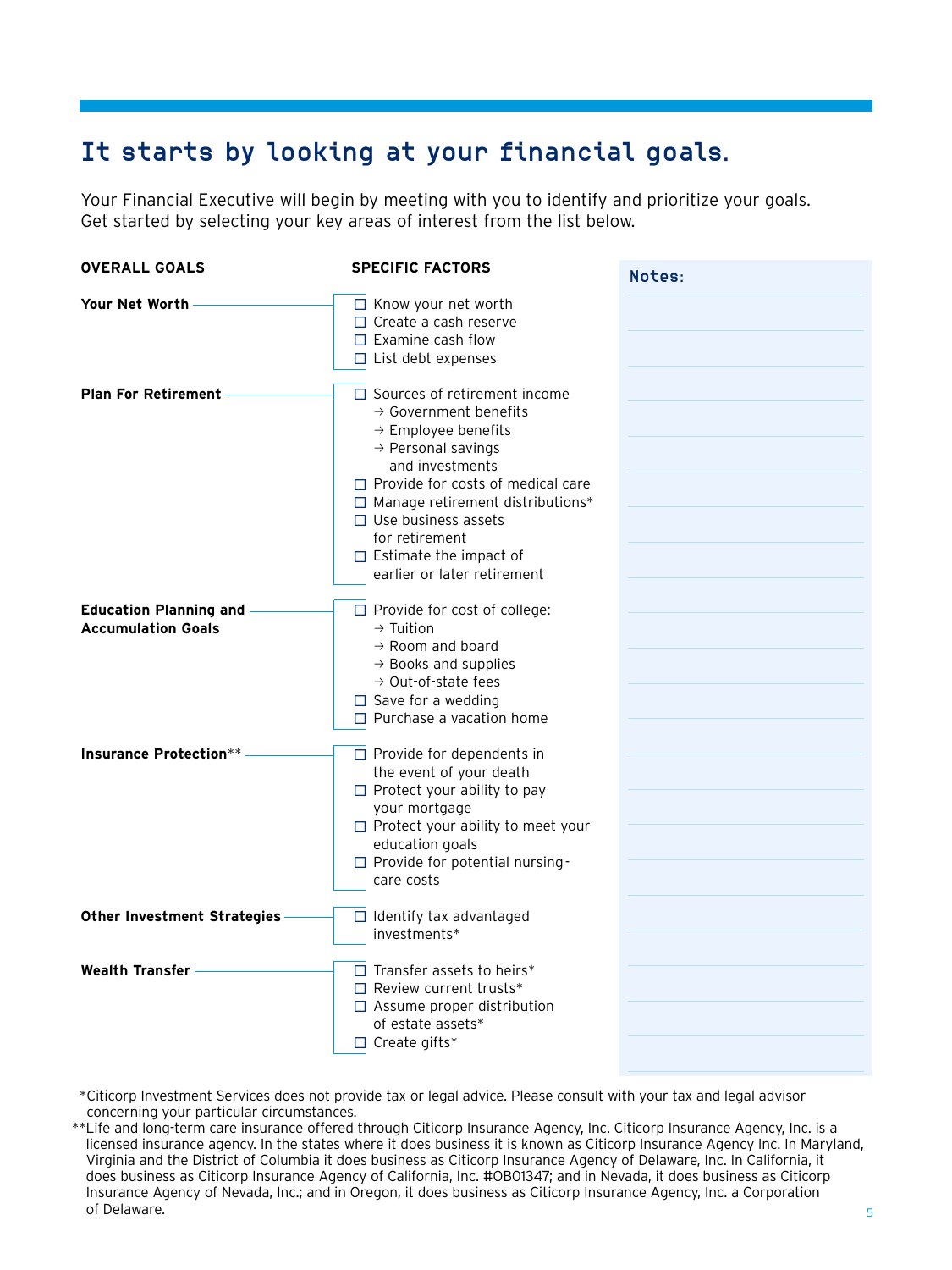# Asset allocation: Designing strategies that are right for you.

Before we can create investment strategies tailored to your personal situation and objectives, it's essential that we determine the level of risk you are comfortable with and the timeframe in which you would like to meet your goals.

Based on this information, Citicorp Investment Services will strive to select a combination of assets that are intended to maximize the possible return given your risk tolerance level. Risk, in this context, can be measured by the standard deviation  $-$  the fluctuation of returns around the arithmetic average return — of the investment. The higher the standard deviation, the greater the variability (and thus the risk) of the investment return. Risk can also represent the potential that you can lose principal, since investments in securities are subject to market loss. Our goal is to determine the right mix of assets that provides the potential for gain within a given risk tolerance.

The illustration below represents possible combinations of two asset classes (equities and bonds), which, based upon historical returns, maximizes the returns at various levels of portfolio risk. Although bonds are generally considered less risky than equities, the minimum risk does not consist entirely of bonds. This is because equities and bonds are not highly correlated; meaning, they tend to move independently of each other. Sometimes stock returns may be up while bond returns are down, and vice versa. By diversifying into different asset classes, these offsetting movements can help to reduce overall portfolio volatility (risk). As a result, adding just a small amount of equities to an all-bond portfolio can help reduce the overall risk of the portfolio. Including more stocks beyond the minimum point, however, caused both the risk and return of the portfolio to increase. While using an asset allocation strategy can help maximize your return while managing your risk, it is no guarantee against loss of principal or of a specific return.



#### **Stocks And Bonds: Risk vs. Return**

Risk is measured by standard deviation. Return is measured by arithmetic mean. Risk and return are based on annual data over the period 1970-2002. Portfolios presented are based on modern portfolio theory.

This is for illustrative purpose only and not indicative of any investment. Past performance is no guarantee of future results. 3/1/2003 Source: Ibbotson Associates, Inc.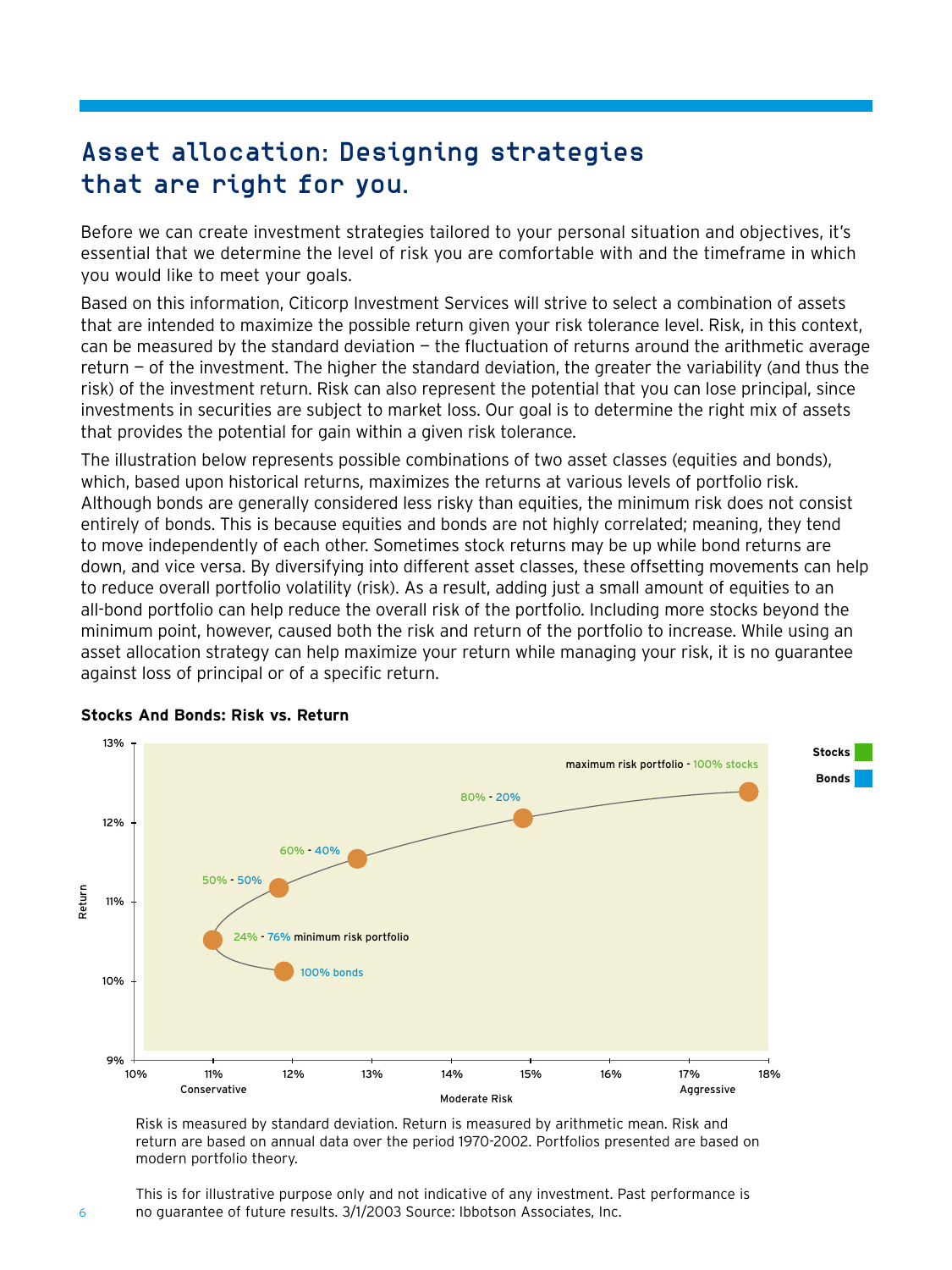## Select the right investment products.

Determining your goals and risk tolerance is just the beginning: You'll also need an action plan. Selecting from a broad range of investment products, your Citicorp Investment Services Financial Executive will provide you with alternatives designed to meet the strategies you'll establish together. We'll help you diversify your investments among the three major asset classes: equities, bonds and cash.

`



*Fact:* 

Historically, approximately four in ten retirees retire earlier than planned, usually due to poor health or job loss. Source: Kiplinger Retirement Planning, 2004.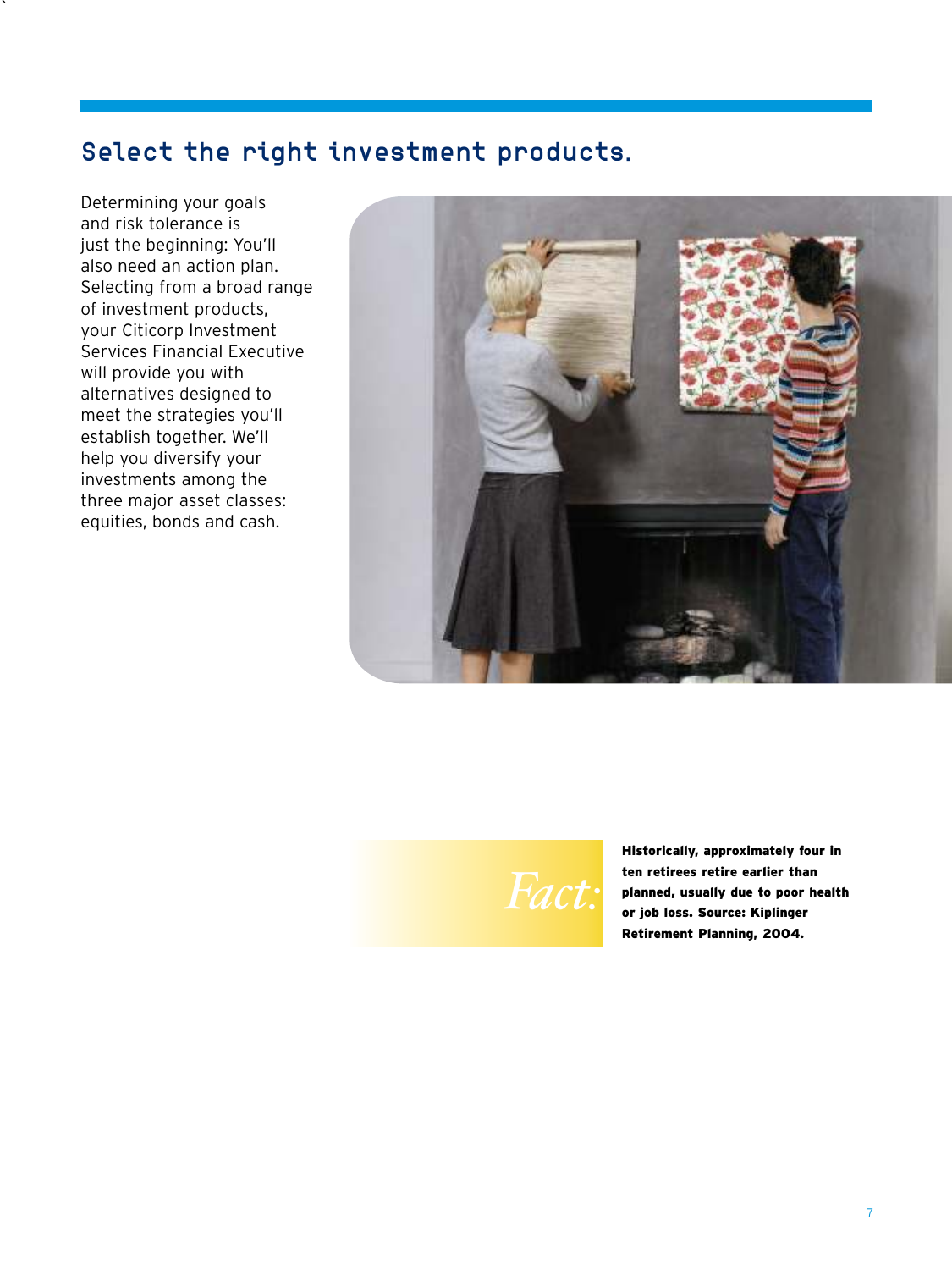## Your personal action plan.

When your Citipro Financial Analysis is complete, you'll get an extensive, personalized, written report with just about everything you need to get your finances ready for the future. It will include information and guidance such as:



- A convenient summary of your current assets and investments
- Analysis of your optimal risk-tolerance levels
- $\blacksquare$  Strategies designed to help you meet your individual financial goals
- Detailed analysis of your current portfolio
- $\blacksquare$  A discussion of the amounts you could invest in various investments

Put it all together and you'll have the sound investment strategy you've been waiting for - not to mention peace of mind.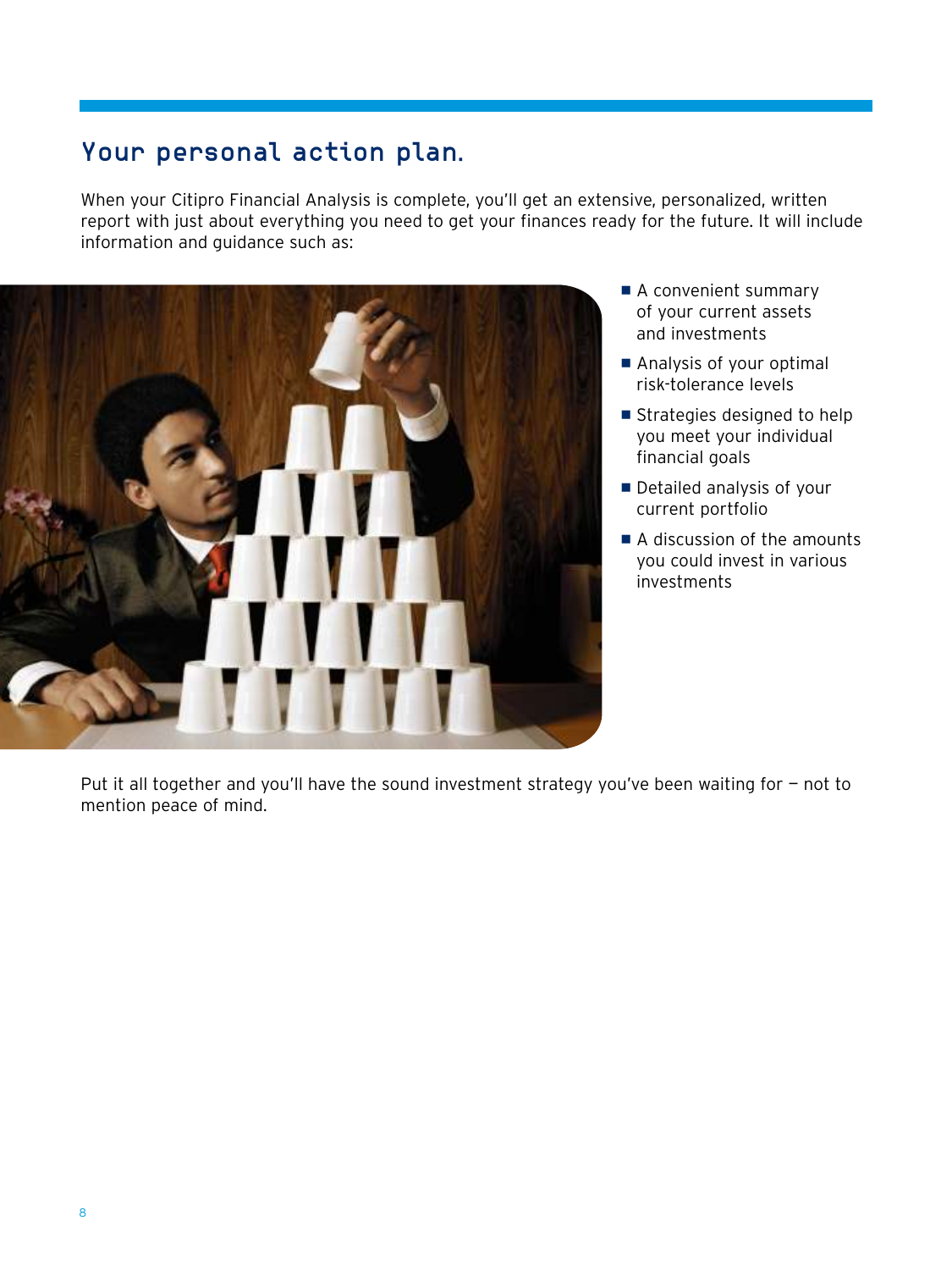### Investment planning is an ongoing process.

As we go through life, our circumstances and goals are bound to change. That's why, as the chart below demonstrates, creating financial strategies is not a one-time event.

Reviewing your portfolio regularly is an important part of making sure your plan continues to be right for you. Once you've got a plan in place, be sure to come in to talk with your Citicorp Investment Services Financial Executive periodically — say once a year. You'll be able to:



It's nice to know that the guidance and experience your Financial Executive offers is always available to you, at every turn.



The rule of thumb says that you should withdraw no more than 4% a year from retirement savings to avoid outliving your money. Sticking to that schedule, a \$1 million nest egg would support annual withdrawals of only \$40,000. A \$25,000 nest egg would allow annual income of just \$1,000 a year or about \$2.75 a day. Source: Kiplinger Retirement Planning, 2004.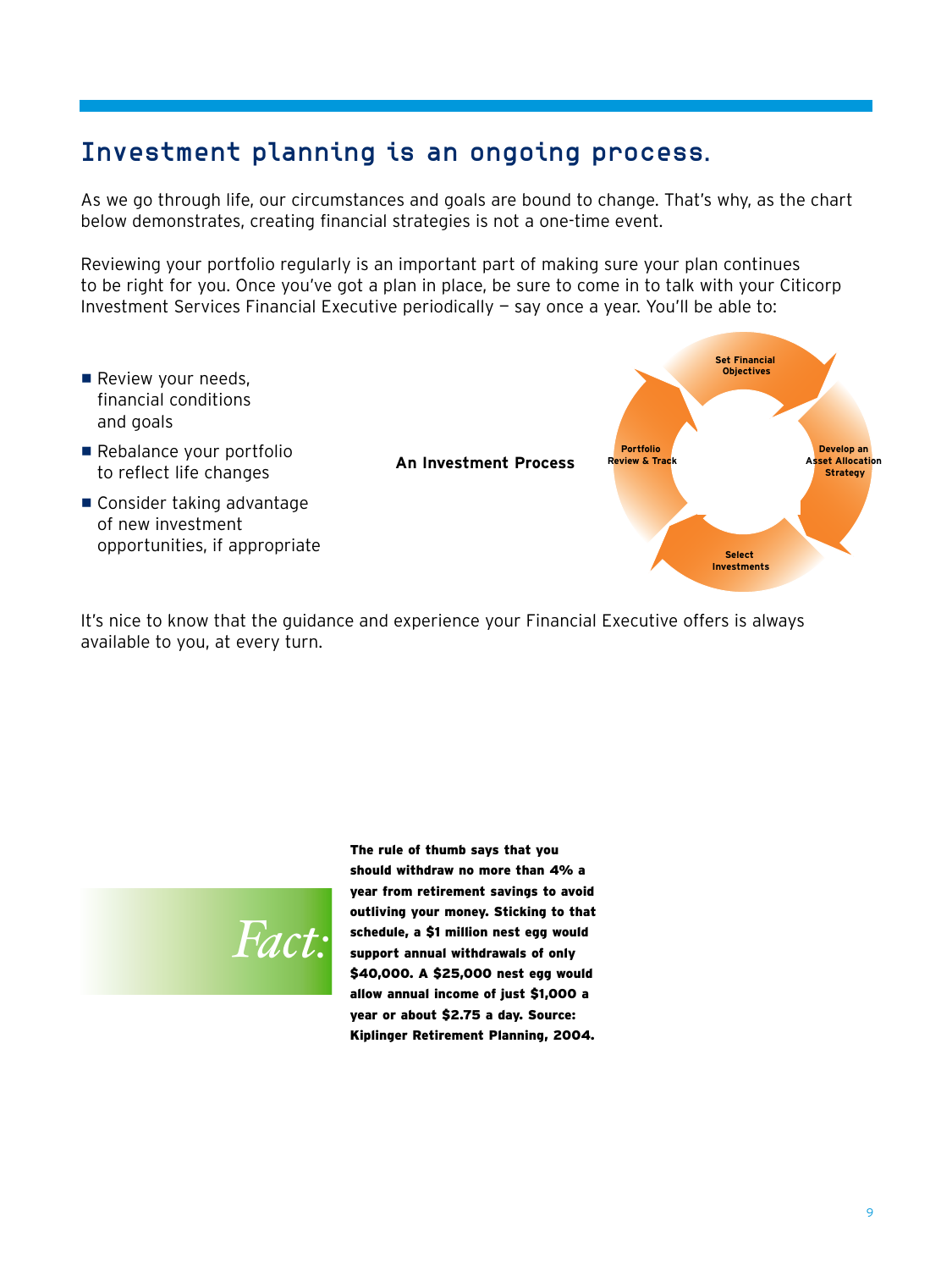## All the advice and services you need, all in one place.

Tools like the Citipro Financial Analysis are all part of our mission at Citicorp Investment Services: To help you make sound investment decisions that will help you achieve your financial goals. Combine our focus on personal service with the power of the Citigroup organization and you can be confident that industry-leading financial expertise and suitable investment choices will always be in your reach.

We can provide you with a comprehensive range of products and services. And through it all, you'll receive personal guidance from a knowledgeable Citicorp Investment Services Financial Executive, who has the experience to work with investors like you and can draw on a team of dedicated consultants and specialists to make sure all your needs are addressed. You can also link your Citicorp Investment Services brokerage account to your Citibank checking or money market account for the ultimate in convenience and control.

When you can get a complete package of services from a trusted source you know, there's no reason to wait; the sooner you get your finances in line with your goals, the faster you can achieve them. So schedule your complimentary Citipro Financial Analysis today and get a financial strategy that's ready for your future\*.



In 1991, average tuition and fee charges at a four-year public university was \$5,074. In 2003, it was \$10,636 in current dollars. Are you saving enough for your children's education? Source: 1987–1988 and 2003–2004 enrollment weighted data from The Annual Survey of Colleges, The College Board, NY.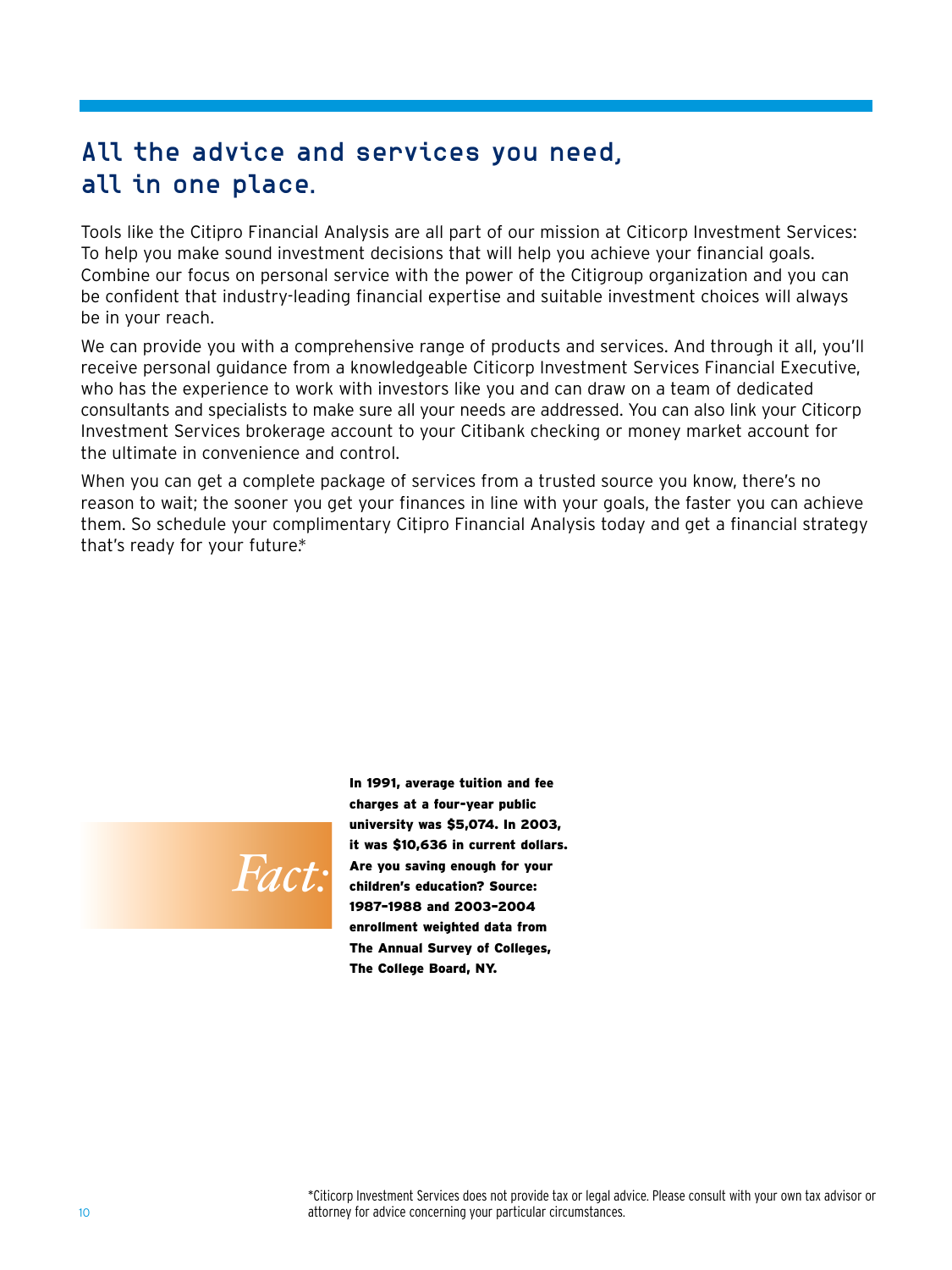## Your financial assessment checklist.

Make the most of your next meeting with your Citicorp Investment Services Financial Executive by being prepared. Here's a list of some items you could bring:\*

- $\Box$  Pay stubs for the past month
- $\square$  Annual income taxes paid
- $\Box$  Recent statements: banking, investment, loans, credit card, retirement
- $\square$  Insurance policies
- $\Box$  Education savings plan statements
- $\square$  Company benefits

\*Citicorp Investment Services does not provide tax or legal advice. Please consult with your own tax advisor or attorney for advice concerning your particular circumstances.

| Notes: |  |
|--------|--|
|        |  |
|        |  |
|        |  |
|        |  |
|        |  |
|        |  |
|        |  |
|        |  |
|        |  |
|        |  |
|        |  |
|        |  |
|        |  |
|        |  |
|        |  |
|        |  |
|        |  |
|        |  |
|        |  |